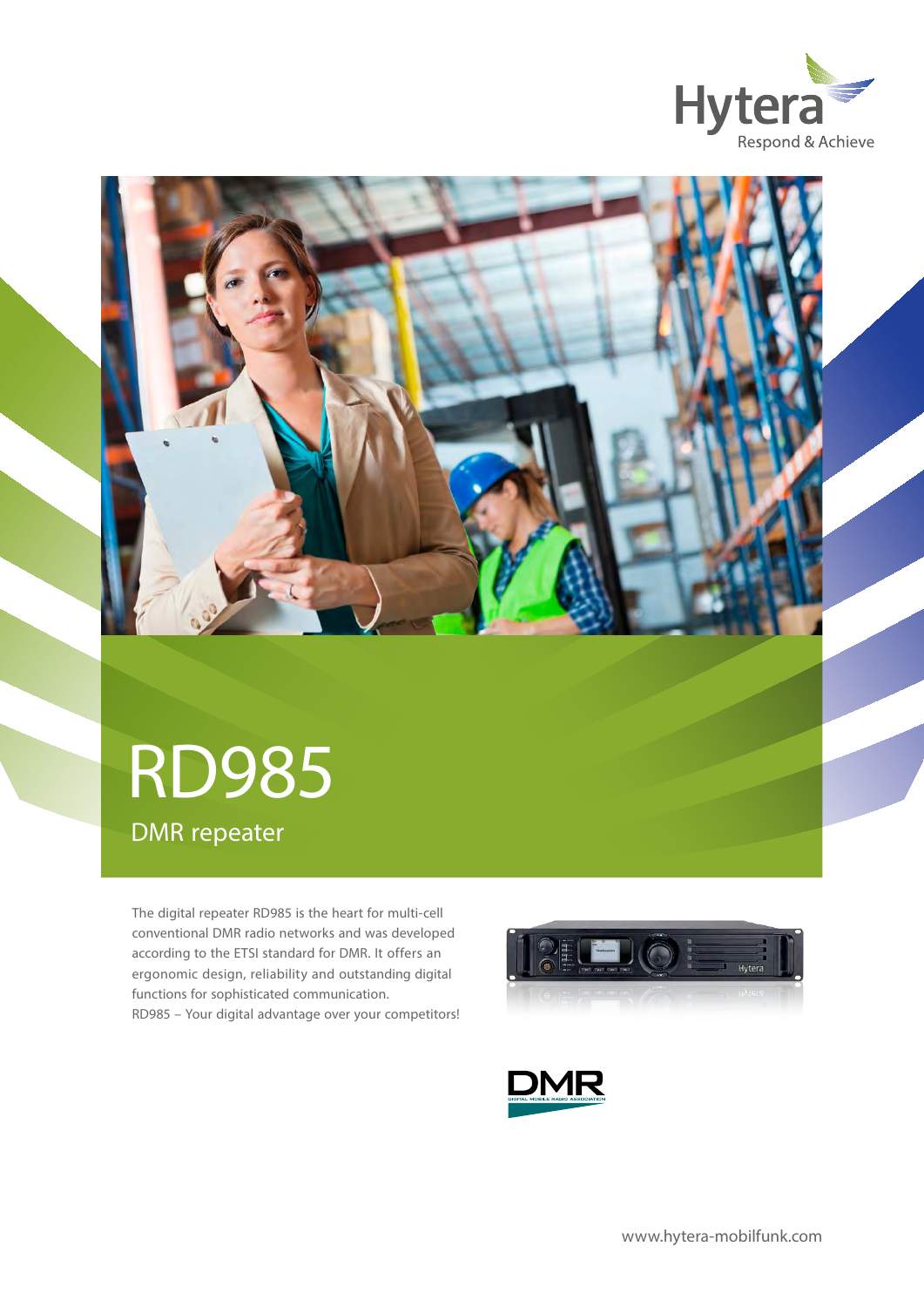# **Repeater**

# RD985 **DMR repeater**











# **Highlights**

#### **Dual mode and automatic change**

The RD985 repeater can be operated both in analog and in digital mode and is completely compatible with the analog systems currently in use. The device can automatically change between digital and analog mode depending on the type of receiver signal and, thanks to the elimination of manually configuring frequencies and channels, both time and money are saved.

#### **100% efficiency**

The RD985 offers constant power (up to 50 watts) and therefore meets the high requirements of all conventional digital radio systems.

#### **Flexible installation options**

The RD985 repeater can be installed in a 19-inch equipment rack using an optional installation kit. Alternatively, you can easily install it on a rack, a mounting support or a work table. Thanks to the space intended for an optional duplexer inside the device, the device remains compact.

#### **Efficiency in the high-frequency range**

Thanks to the TDMA technology, twice as many users can use the same channel, such as is the case with analog or digital FDMA systems. Due to the restricted frequency resources, this represents an important relief and reduces the expenses for system terminals and frequency licenses.

#### **Secure communication**

The RD985 repeater features an enhanced digital encryption function that protects your communication against wire tapping.

#### **High cooling capacity**

Thanks to heat dissipation, the power amplifier can dissipate its heat exceptionally efficiently. In addition, the integrated fan system ensures stable and powerful operation.

#### **Operation in repeater and/or basic mode**

If the repeater is operated on an analog channel, you can choose between repeater mode and basic mode. In basic mode the repeater can be used as a duplex transceiver.

#### **High reliability**

Since the repeater was designed according to military standards, it offers high reliability and excellent performance. Test results from independent laboratories have shown that the device can be operated for up to 100,000 hours without interference and it therefore meets the requirements for use in extreme situations.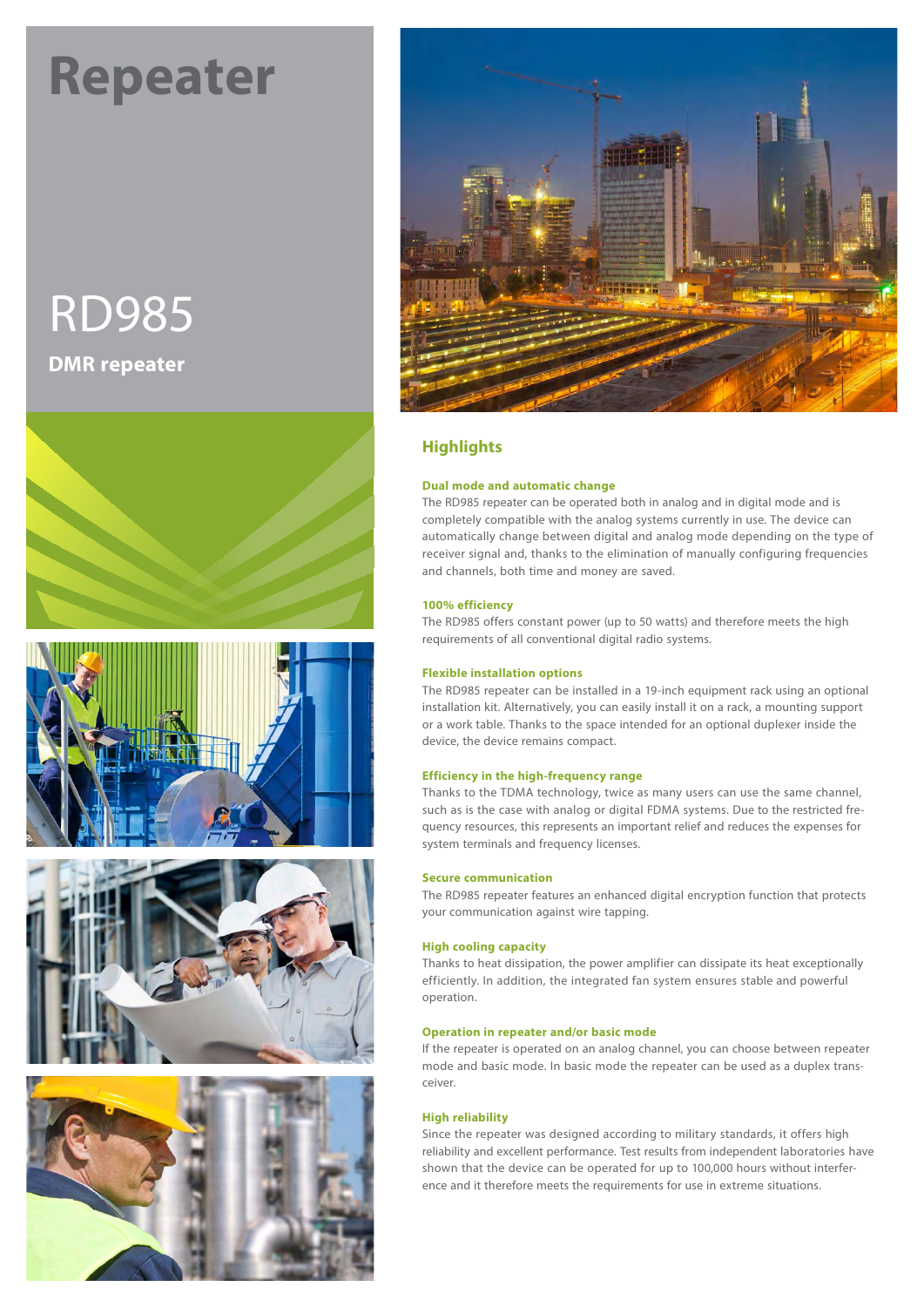

The illustrations below are for reference purposes only. The products might differ from these illustrations.